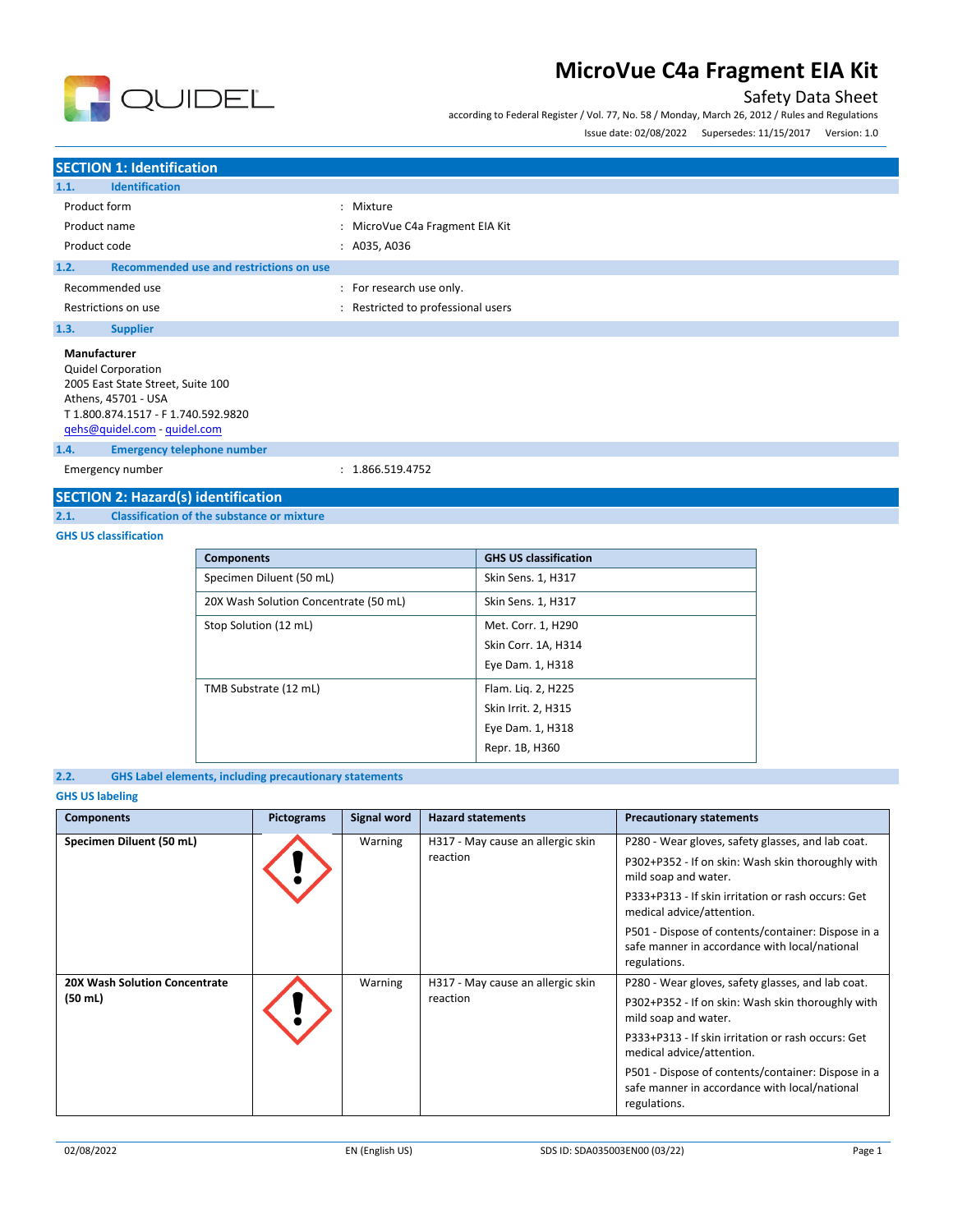

### Safety Data Sheet

according to Federal Register / Vol. 77, No. 58 / Monday, March 26, 2012 / Rules and Regulations Issue date: 02/08/2022 Supersedes: 11/15/2017 Version: 1.0

| Stop Solution (12 mL) | Danger | H290 - May be corrosive to metals                  | P261 - Avoid breathing mist, spray.                                                                                                                     |
|-----------------------|--------|----------------------------------------------------|---------------------------------------------------------------------------------------------------------------------------------------------------------|
|                       |        | H314 - Causes severe skin burns                    | P280 - Wear gloves, safety glasses, and lab coat.                                                                                                       |
|                       |        | and eye damage                                     | P304+P340 - If inhaled: Remove person to fresh                                                                                                          |
|                       |        | H318 - Causes serious eye damage                   | air and keep comfortable for breathing.                                                                                                                 |
|                       |        |                                                    | P305+P351+P338 - IF IN EYES: Rinse cautiously<br>with water for several minutes. Remove contact<br>lenses, if present and easy to do. Continue rinsing. |
|                       |        |                                                    | P321 - Specific treatment: Seek medical attention<br>if ill effect develops.                                                                            |
|                       |        |                                                    | P501 - Dispose of contents/container: Dispose in a<br>safe manner in accordance with local/national<br>regulations.                                     |
| TMB Substrate (12 mL) | Danger | H225 - Highly flammable liquid and                 | P264 - Wash hands thoroughly after handling.                                                                                                            |
|                       |        | vapor                                              | P280 - Wear gloves, safety glasses, and lab coat.                                                                                                       |
|                       |        | H315 - Causes skin irritation                      | P302+P352 - IF ON SKIN: Wash with plenty of                                                                                                             |
|                       |        | H318 - Causes serious eye damage                   | water.                                                                                                                                                  |
|                       |        | H360 - May damage fertility or the<br>unborn child | P304+P340 - IF INHALED: Remove person to fresh<br>air and keep comfortable for breathing.                                                               |
|                       |        |                                                    | P305+P351+P338 - IF IN EYES: Rinse cautiously<br>with water for several minutes. Remove contact<br>lenses, if present and easy to do. Continue rinsing. |
|                       |        |                                                    | P332+P313 - If skin irritation occurs: Get medical<br>advice/attention.                                                                                 |
|                       |        |                                                    | P337+P313 - If eye irritation persists: Get medical<br>advice/attention.                                                                                |
|                       |        |                                                    | P501 - Dispose of contents/container: Dispose in a<br>safe manner in accordance with local/national<br>regulations.                                     |
|                       |        |                                                    |                                                                                                                                                         |

| <b>Name</b>                                                             | <b>Chemical name</b>                                                                                                                                   | CAS#          | %        | <b>GHS US classification</b>                                                                                                                                                                 |
|-------------------------------------------------------------------------|--------------------------------------------------------------------------------------------------------------------------------------------------------|---------------|----------|----------------------------------------------------------------------------------------------------------------------------------------------------------------------------------------------|
| 1. Specimen Diluent (50 mL)<br>2. 20X Wash Solution Concentrate (50 mL) | Mixture for ProClin 300:<br>5-chloro-2-methyl-2H-isothiazol-3-one<br>[EC no. 247-500-7] and 2-methyl-2H -<br>isothiazol-3-one [EC no. 220-239-6] (3:1) | 55965-84-9    | 0.035    | Acute Tox. 3 (Oral), H301<br>Acute Tox. 3 (Dermal), H311<br>Acute Tox. 3 (Inhalation), H331<br>Skin Corr. 1B, H314<br>Skin Sens. 1, H317<br>Aquatic Acute 1, H400<br>Aquatic Chronic 1, H410 |
| Stop Solution (12 mL)                                                   | hydrochloric acid  %                                                                                                                                   | 7647-01-0     | $1 - 5$  | Met. Corr. 1, H290<br>Skin Corr. 1, H314<br>Eye Dam. 1, H318<br>STOT SE 3, H335                                                                                                              |
| TMB Substrate (12 mL)                                                   | 1-ethylpyrrolidin-2-one                                                                                                                                | 2687-91-4     | $1 - 5$  | Flam. Lig. 4, H227<br>Eye Dam. 1, H318<br>Repr. 1B, H360                                                                                                                                     |
|                                                                         | 1-methyl-2-pyrrolidone                                                                                                                                 | 872-50-4      | $1 - 10$ | Flam. Lig. 4, H227<br>Skin Irrit. 2, H315<br>Eye Irrit. 2, H319<br>Repr. 1B, H360<br>STOT SE 3, H335                                                                                         |
|                                                                         | acetone                                                                                                                                                | $67 - 64 - 1$ | $1 - 10$ | Flam. Liq. 2, H225<br>Eye Irrit. 2A, H319<br>STOT SE 3, H336                                                                                                                                 |

Full text of hazard classes and H-statements : see section 16

#### **SECTION 4: First-aid measures**

#### **4.1. Description of first aid measures**

First-aid measures general  $\qquad \qquad : \qquad$  IF exposed or concerned: Get medical advice/attention.

First-aid measures after inhalation : Remove person to fresh air and keep comfortable for breathing.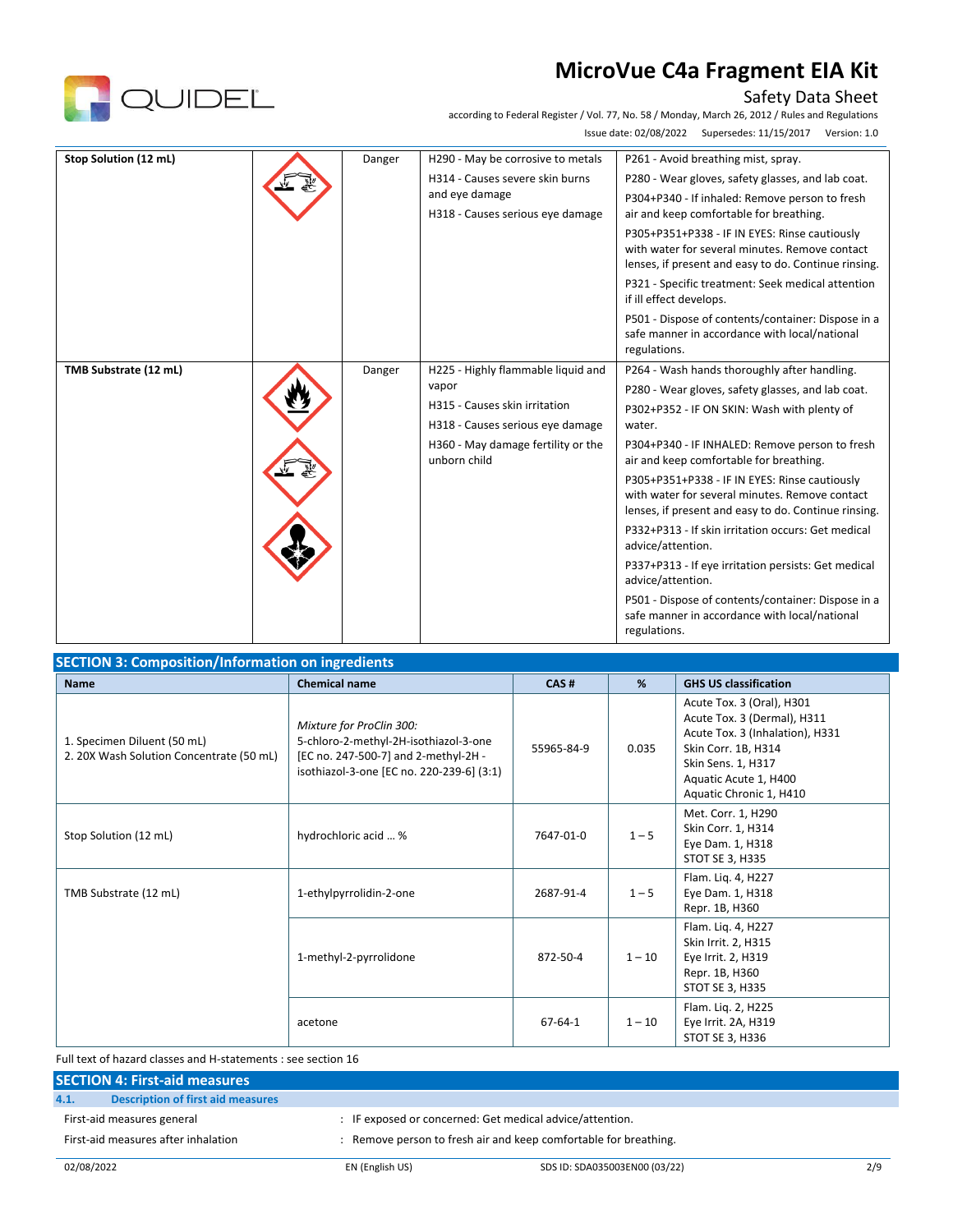# QUIDEL

## Safety Data Sheet

according to Federal Register / Vol. 77, No. 58 / Monday, March 26, 2012 / Rules and Regulations Issue date: 02/08/2022 Supersedes: 11/15/2017 Version: 1.0

| First-aid measures after skin contact                                | Rinse skin with water/shower. If skin irritation occurs: Get medical advice/attention.                                                                |
|----------------------------------------------------------------------|-------------------------------------------------------------------------------------------------------------------------------------------------------|
| First-aid measures after eye contact                                 | Rinse cautiously with water for several minutes. Remove contact lenses, if present and easy to do.<br>Continue rinsing. Call a physician immediately. |
| First-aid measures after ingestion                                   | : Call a poison center or a doctor if you feel unwell.                                                                                                |
| 4.2.<br>Most important symptoms and effects (acute and delayed)      |                                                                                                                                                       |
| Symptoms/effects after skin contact                                  | Irritation.                                                                                                                                           |
| Symptoms/effects after eye contact                                   | Serious damage to eyes.                                                                                                                               |
| Immediate medical attention and special treatment, :<br>if necessary | Treat symptomatically.                                                                                                                                |
|                                                                      |                                                                                                                                                       |

|             | <b>SECTION 5: Fire-fighting measures</b>                       |  |                                                                                                                                           |  |  |
|-------------|----------------------------------------------------------------|--|-------------------------------------------------------------------------------------------------------------------------------------------|--|--|
| 5.1.        | Suitable (and unsuitable) extinguishing media                  |  |                                                                                                                                           |  |  |
|             | Suitable extinguishing media                                   |  | : Water spray. Dry powder. Foam. Carbon dioxide.                                                                                          |  |  |
| 5.2.        | Specific hazards arising from the chemical                     |  |                                                                                                                                           |  |  |
| Fire hazard |                                                                |  | Highly flammable liquid and vapor.                                                                                                        |  |  |
| 5.3.        | Special protective equipment and precautions for fire-fighters |  |                                                                                                                                           |  |  |
|             | Protection during firefighting                                 |  | Do not attempt to take action without suitable protective equipment. Self-contained breathing<br>apparatus. Complete protective clothing. |  |  |

|        | <b>SECTION 6: Accidental release measures</b>                       |  |                                                                                                                                                                  |  |  |
|--------|---------------------------------------------------------------------|--|------------------------------------------------------------------------------------------------------------------------------------------------------------------|--|--|
| 6.1.   | Personal precautions, protective equipment and emergency procedures |  |                                                                                                                                                                  |  |  |
| 6.1.1. | For non-emergency personnel                                         |  |                                                                                                                                                                  |  |  |
|        | <b>Emergency procedures</b>                                         |  | : No open flames, no sparks, and no smoking. Only qualified personnel equipped with suitable protective<br>equipment may intervene. Avoid breathing mist, spray. |  |  |
| 6.1.2. | For emergency responders                                            |  |                                                                                                                                                                  |  |  |
|        | Protective equipment                                                |  | : Do not attempt to take action without suitable protective equipment. For further information refer to<br>section 8: "Exposure controls/personal protection".   |  |  |
| 6.2.   | <b>Environmental precautions</b>                                    |  |                                                                                                                                                                  |  |  |
|        | <b>Environmental precautions</b>                                    |  | : Avoid release to the environment. Notify authorities if product enters sewers or public waters.                                                                |  |  |
| 6.3.   | Methods and material for containment and cleaning up                |  |                                                                                                                                                                  |  |  |
|        | Methods for cleaning up                                             |  | : Take up liquid spill into absorbent material. Notify authorities if product enters sewers or public waters.                                                    |  |  |
|        | Other information                                                   |  | : Dispose of materials or solid residues at an authorized site.                                                                                                  |  |  |
|        | Reference to other sections                                         |  | : For further information refer to section 13.                                                                                                                   |  |  |
|        | <b>SECTION 7: Handling and storage</b>                              |  |                                                                                                                                                                  |  |  |

| <b>Precautions for safe handling</b><br>7.1.                         |                                                                                                                                                                                                                                 |
|----------------------------------------------------------------------|---------------------------------------------------------------------------------------------------------------------------------------------------------------------------------------------------------------------------------|
| Precautions for safe handling                                        | Ensure good ventilation of the work station. Wear personal protective equipment. Do not handle until<br>all safety precautions have been read and understood. Avoid breathing mist, spray. Avoid contact with<br>skin and eyes. |
| Hygiene measures                                                     | : Do not eat, drink or smoke when using this product. Always wash hands after handling the product.                                                                                                                             |
| 7.2.<br>Conditions for safe storage, including any incompatibilities |                                                                                                                                                                                                                                 |
| <b>Technical measures</b>                                            | : Ground/bond container and receiving equipment.                                                                                                                                                                                |
| Storage conditions                                                   | : Store in a well-ventilated place. Keep cool. Keep container tightly closed. Store in corrosive resistant<br>container with a resistant inner liner. Keep only in original container. Store locked up.                         |
| Incompatible materials                                               | : Metals.                                                                                                                                                                                                                       |

| <b>SECTION 8: Exposure controls/personal protection</b> |  |  |
|---------------------------------------------------------|--|--|
|                                                         |  |  |

**8.1. Control parameters**

| hydrochloric acid  % (7647-01-0)                                          |                  |                     |  |  |  |  |
|---------------------------------------------------------------------------|------------------|---------------------|--|--|--|--|
| OSHA                                                                      | OSHA PEL C       | 7 mg/m <sup>3</sup> |  |  |  |  |
| <b>OSHA</b>                                                               | OSHA PEL C [ppm] | 5 ppm               |  |  |  |  |
| Regulatory reference (US-OSHA)<br><b>OSHA Annotated Table Z-1</b><br>OSHA |                  |                     |  |  |  |  |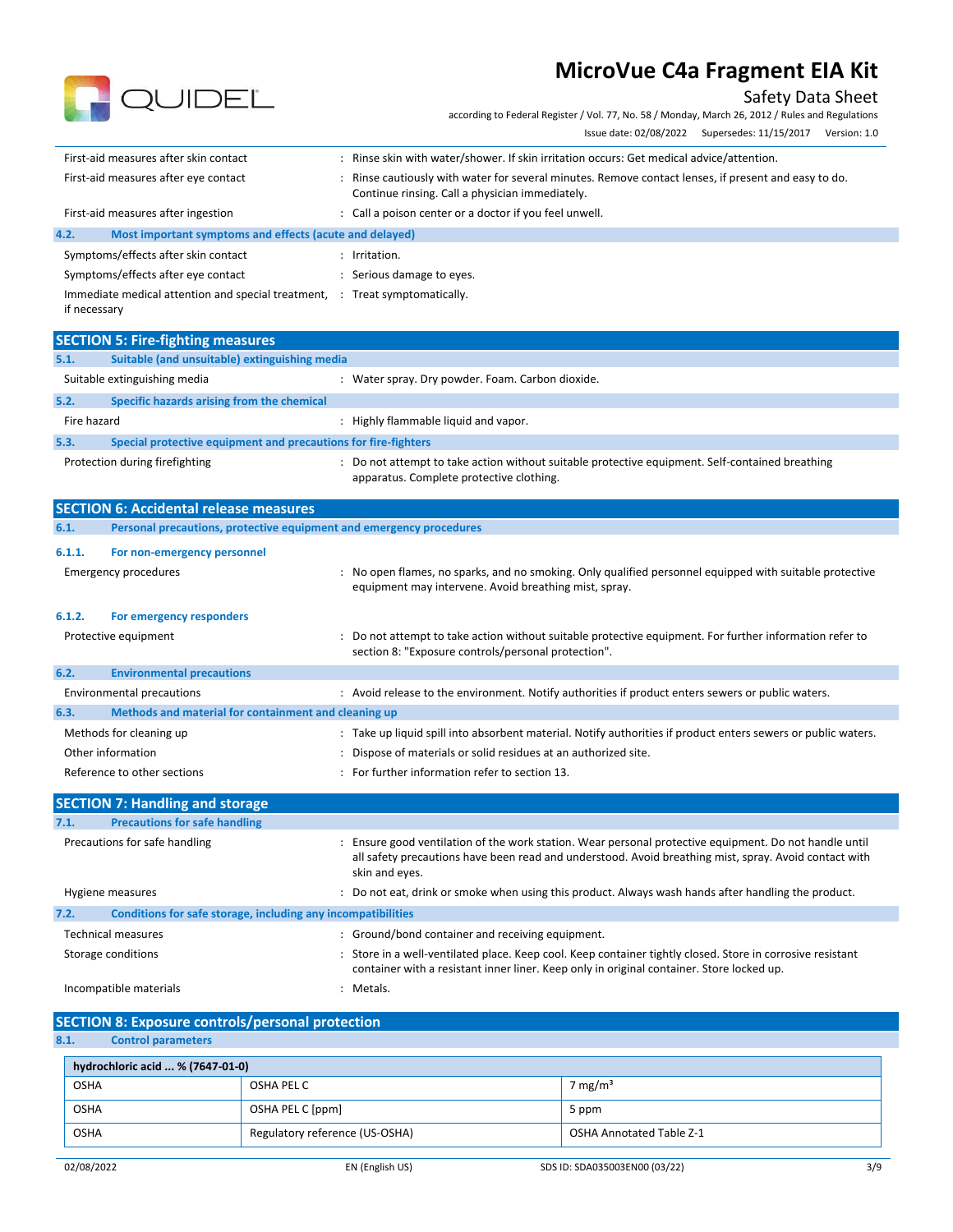

### Safety Data Sheet

according to Federal Register / Vol. 77, No. 58 / Monday, March 26, 2012 / Rules and Regulations

Issue date: 02/08/2022 Supersedes: 11/15/2017 Version: 1.0

| acetone (67-64-1)                                                                                                                   |                                   |           |  |  |  |  |
|-------------------------------------------------------------------------------------------------------------------------------------|-----------------------------------|-----------|--|--|--|--|
| <b>ACGIH</b>                                                                                                                        | ACGIH OEL TWA [ppm]               | $250$ ppm |  |  |  |  |
| <b>ACGIH</b><br>ACGIH OEL STEL [ppm]<br>$500$ ppm                                                                                   |                                   |           |  |  |  |  |
|                                                                                                                                     | 1-methyl-2-pyrrolidone (872-50-4) |           |  |  |  |  |
| 100 mg/l Parameter: 5-Hydroxy-N-methyl-2-pyrrolidone -<br><b>ACGIH</b><br><b>BEI</b><br>Medium: urine - Sampling time: End of shift |                                   |           |  |  |  |  |
| Annropriate engineering controls<br>R 7                                                                                             |                                   |           |  |  |  |  |

#### **8.2. Appropriate engineering controls**

Appropriate engineering controls in the station of the work station.

Environmental exposure controls  $\cdot$  : Avoid release to the environment.

#### **8.3. Individual protection measures/Personal protective equipment**

#### **Materials for protective clothing:**

Lab coat

**Hand protection:**

Protective gloves

#### **Eye protection:**

Safety glasses

#### **Skin and body protection:**

Wear suitable protective clothing

#### **Respiratory protection:**

Wear respiratory protection.

#### **Personal protective equipment symbol(s):**



#### **Other information:**

Do not eat, drink or smoke when using this product.

| <b>SECTION 9: Physical and chemical properties</b>            |                        |  |
|---------------------------------------------------------------|------------------------|--|
| Information on basic physical and chemical properties<br>9.1. |                        |  |
| Physical state                                                | : Liquid               |  |
| Color                                                         | : No data available    |  |
| Odor                                                          | : No data available    |  |
| Odor threshold                                                | : No data available    |  |
| pH                                                            | : Stop Solution, pH <1 |  |
| Melting point                                                 | : Not applicable       |  |
| Freezing point                                                | : No data available    |  |
| Boiling point                                                 | : No data available    |  |
| Flash point                                                   | : No data available    |  |
| Relative evaporation rate (butyl acetate=1)                   | : No data available    |  |
| Flammability (solid, gas)                                     | : Not applicable.      |  |
| Vapor pressure                                                | : No data available    |  |
| Relative vapor density at 20 °C                               | : No data available    |  |
| Relative density                                              | : No data available    |  |
| Solubility                                                    | : No data available    |  |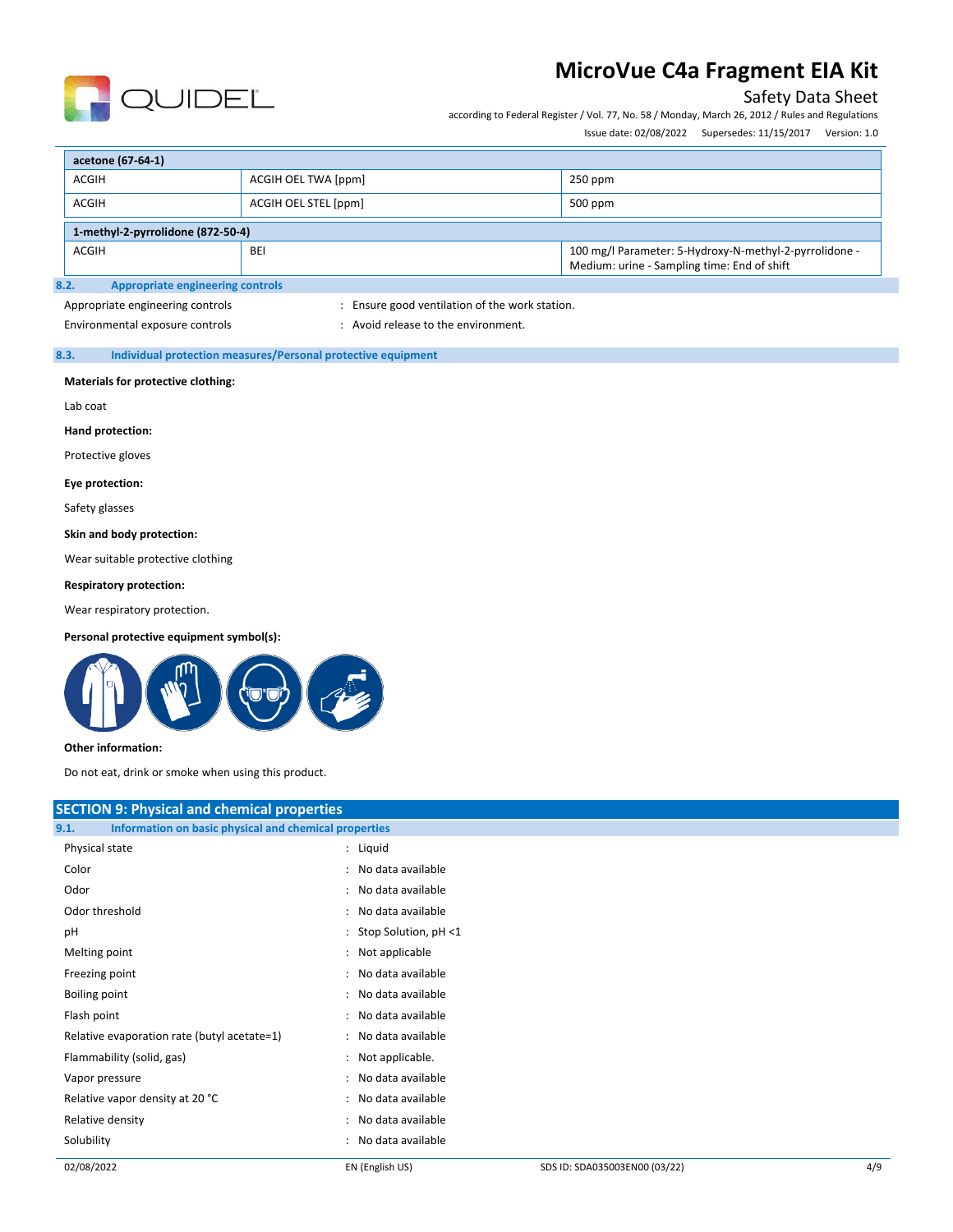

### Safety Data Sheet

according to Federal Register / Vol. 77, No. 58 / Monday, March 26, 2012 / Rules and Regulations Issue date: 02/08/2022 Supersedes: 11/15/2017 Version: 1.0

| issue date. UZ/UO/ZUZZ | Juperseurs. 11/13/2017 | veisiuli. 1.0 |  |
|------------------------|------------------------|---------------|--|
|                        |                        |               |  |

| Partition coefficient n-octanol/water (Log Pow) | : No data available |
|-------------------------------------------------|---------------------|
| Auto-ignition temperature                       | : No data available |
| Decomposition temperature                       | : No data available |
| No data available Viscosity, kinematic          | : No data available |
| Viscosity, dynamic                              | No data available   |
| <b>Explosion limits</b>                         | : No data available |
| <b>Explosive properties</b>                     | : No data available |
| Oxidizing properties                            | : No data available |
|                                                 |                     |

### **9.2. Other information**

No additional information available

| <b>SECTION 10: Stability and reactivity</b>                                                     |                                                                                                                                       |
|-------------------------------------------------------------------------------------------------|---------------------------------------------------------------------------------------------------------------------------------------|
| 10.1.<br><b>Reactivity</b>                                                                      |                                                                                                                                       |
| Highly flammable liquid and vapor.                                                              |                                                                                                                                       |
| 10.2.<br><b>Chemical stability</b>                                                              |                                                                                                                                       |
| Stable under normal conditions.                                                                 |                                                                                                                                       |
| <b>Possibility of hazardous reactions</b><br>10.3.                                              |                                                                                                                                       |
| No dangerous reactions known under normal conditions of use.                                    |                                                                                                                                       |
| 10.4.<br><b>Conditions to avoid</b>                                                             |                                                                                                                                       |
| Avoid contact with hot surfaces. Heat. No flames, no sparks. Eliminate all sources of ignition. |                                                                                                                                       |
| 10.5.<br><b>Incompatible materials</b>                                                          |                                                                                                                                       |
| metals.                                                                                         |                                                                                                                                       |
| 10.6.<br><b>Hazardous decomposition products</b>                                                |                                                                                                                                       |
|                                                                                                 | Under normal conditions of storage and use, hazardous decomposition products should not be produced.                                  |
|                                                                                                 |                                                                                                                                       |
| <b>SECTION 11: Toxicological information</b><br>Acute toxicity (oral)                           | Not classified                                                                                                                        |
|                                                                                                 | Not classified                                                                                                                        |
| Acute toxicity (dermal)                                                                         |                                                                                                                                       |
| Acute toxicity (inhalation)                                                                     | Not classified                                                                                                                        |
| 1-ethylpyrrolidin-2-one (2687-91-4)                                                             |                                                                                                                                       |
| LD50 oral rat                                                                                   | 3200 mg/kg body weight (Equivalent or similar to OECD 401, Rat, Male / female, Experimental value,<br>Oral)                           |
| LD50 dermal rat                                                                                 | > 2000 mg/kg body weight (OECD 402: Acute Dermal Toxicity, 24 h, Rat, Male / female, Experimental<br>value, Dermal)                   |
| LC50 Inhalation - Rat                                                                           | > 5.1 mg/l (OECD 403: Acute Inhalation Toxicity, 4 h, Rat, Male / female, Experimental value, Inhalation<br>(aerosol))                |
| ATE US (oral)                                                                                   | 3200 mg/kg body weight                                                                                                                |
| acetone (67-64-1)                                                                               |                                                                                                                                       |
| LD50 oral rat                                                                                   | 5800 mg/kg (Equivalent or similar to OECD 401, Rat, Female, Experimental value)                                                       |
| LD50 dermal rabbit                                                                              | 20000 mg/kg (Equivalent or similar to OECD 402, Rabbit, Male, Experimental value)                                                     |
| LC50 Inhalation - Rat                                                                           | 76 mg/l (Other, 4 h, Rat, Female, Experimental value)                                                                                 |
| ATE US (oral)                                                                                   | 5800 mg/kg body weight                                                                                                                |
| ATE US (dermal)                                                                                 | 20000 mg/kg body weight                                                                                                               |
| ATE US (vapors)                                                                                 | 76 mg/l/4h                                                                                                                            |
| ATE US (dust, mist)                                                                             | 76 mg/l/4h                                                                                                                            |
| 1-methyl-2-pyrrolidone (872-50-4)                                                               |                                                                                                                                       |
| LD50 oral rat                                                                                   | 4150 mg/kg body weight (Equivalent or similar to OECD 401, Rat, Male / female, Experimental value<br>Oral, $14 \text{ day}(s)$        |
| LD50 dermal rat                                                                                 | > 5000 mg/kg body weight (Equivalent or similar to OECD 402, 24 h, Rat, Male / female, Experimental<br>value, Dermal, 14 day(s))      |
| LC50 Inhalation - Rat                                                                           | > 5.1 mg/l air (OECD 403: Acute Inhalation Toxicity, 4 h, Rat, Male / female, Experimental value,<br>Inhalation (aerosol), 14 day(s)) |
| 02/08/2022                                                                                      | 5/9<br>EN (English US)<br>SDS ID: SDA035003EN00 (03/22)                                                                               |
|                                                                                                 |                                                                                                                                       |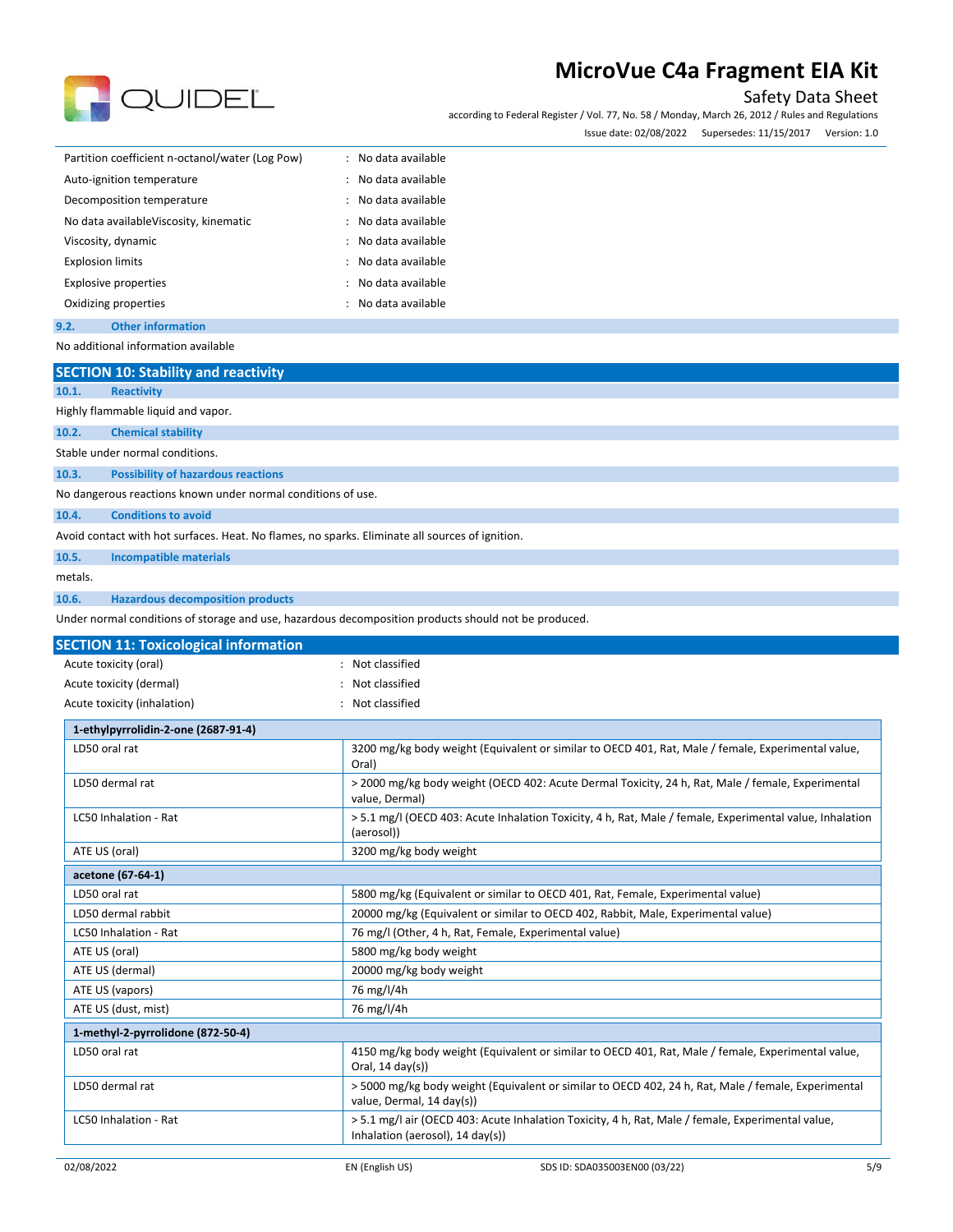

### Safety Data Sheet

according to Federal Register / Vol. 77, No. 58 / Monday, March 26, 2012 / Rules and Regulations

Issue date: 02/08/2022 Supersedes: 11/15/2017 Version: 1.0

| 1-methyl-2-pyrrolidone (872-50-4)                      |                                                                                                                                                        |  |
|--------------------------------------------------------|--------------------------------------------------------------------------------------------------------------------------------------------------------|--|
| ATE US (oral)<br>4150 mg/kg body weight                |                                                                                                                                                        |  |
| Skin corrosion/irritation<br>: Causes skin irritation. |                                                                                                                                                        |  |
| Serious eye damage/irritation                          | Causes serious eye damage.                                                                                                                             |  |
| Respiratory or skin sensitization                      | Not classified                                                                                                                                         |  |
| Germ cell mutagenicity                                 | Not classified                                                                                                                                         |  |
| Carcinogenicity                                        | : Not classified                                                                                                                                       |  |
| hydrochloric acid  % (7647-01-0)                       |                                                                                                                                                        |  |
| IARC group                                             | 3 - Not classifiable                                                                                                                                   |  |
| Reproductive toxicity                                  | : May damage fertility or the unborn child.                                                                                                            |  |
| STOT-single exposure                                   | : Not classified                                                                                                                                       |  |
| hydrochloric acid  % (7647-01-0)                       |                                                                                                                                                        |  |
| STOT-single exposure                                   | May cause respiratory irritation.                                                                                                                      |  |
| acetone (67-64-1)                                      |                                                                                                                                                        |  |
| STOT-single exposure                                   | May cause drowsiness or dizziness.                                                                                                                     |  |
| 1-methyl-2-pyrrolidone (872-50-4)                      |                                                                                                                                                        |  |
| STOT-single exposure                                   | May cause respiratory irritation.                                                                                                                      |  |
| STOT-repeated exposure                                 | Not classified                                                                                                                                         |  |
| Aspiration hazard                                      | Not classified                                                                                                                                         |  |
| Viscosity, kinematic                                   | No data available                                                                                                                                      |  |
| Symptoms/effects after skin contact<br>Irritation.     |                                                                                                                                                        |  |
| Symptoms/effects after eye contact                     | Serious damage to eyes.                                                                                                                                |  |
| <b>SECTION 12: Ecological information</b>              |                                                                                                                                                        |  |
| 12.1.<br><b>Toxicity</b>                               |                                                                                                                                                        |  |
| Ecology - general                                      | The product is not considered harmful to aquatic organisms or to cause long-term adverse effects in the<br>environment.                                |  |
| 1-ethylpyrrolidin-2-one (2687-91-4)                    |                                                                                                                                                        |  |
| LC50 - Fish [1]                                        | > 465 mg/l (OECD 203: Fish, Acute Toxicity Test, 96 h, Brachydanio rerio, Static system, Fresh water,<br>Experimental value, Nominal concentration)    |  |
| EC50 - Crustacea [1]                                   | > 104 mg/l (OECD 202: Daphnia sp. Acute Immobilisation Test, 48 h, Daphnia magna, Static system,<br>Fresh water, Experimental value, Locomotor effect) |  |
| acetone (67-64-1)                                      |                                                                                                                                                        |  |
| $LC50 - Fish [1]$                                      | 5540 mg/l (EU Method C.1, 96 h, Salmo gairdneri, Static system, Fresh water, Experimental value)                                                       |  |
| 1-methyl-2-pyrrolidone (872-50-4)                      |                                                                                                                                                        |  |
| LC50 - Fish [1]                                        | > 500 mg/l (96 h, Oncorhynchus mykiss, Static system, Fresh water, Experimental value)                                                                 |  |
| EC50 - Crustacea [1]                                   | 1107 mg/l (EPA 660/3 - 75/009, 96 h, Palaemonetes vulgaris, Static system, Salt water, Experimental<br>value)                                          |  |
| EC50 - Crustacea [2]                                   | > 1000 mg/l (DIN 38412-11, 24 h, Daphnia magna, Static system, Fresh water, Experimental value)                                                        |  |
| <b>Persistence and degradability</b><br>12.2.          |                                                                                                                                                        |  |
| hydrochloric acid  % (7647-01-0)                       |                                                                                                                                                        |  |
| Persistence and degradability                          | Biodegradability: not applicable.                                                                                                                      |  |
| 1-ethylpyrrolidin-2-one (2687-91-4)                    |                                                                                                                                                        |  |
| Persistence and degradability                          | Readily biodegradable in water.                                                                                                                        |  |
| acetone (67-64-1)                                      |                                                                                                                                                        |  |
| Persistence and degradability                          | Biodegradable in the soil. Biodegradable in the soil under anaerobic conditions, Readily biodegradable                                                 |  |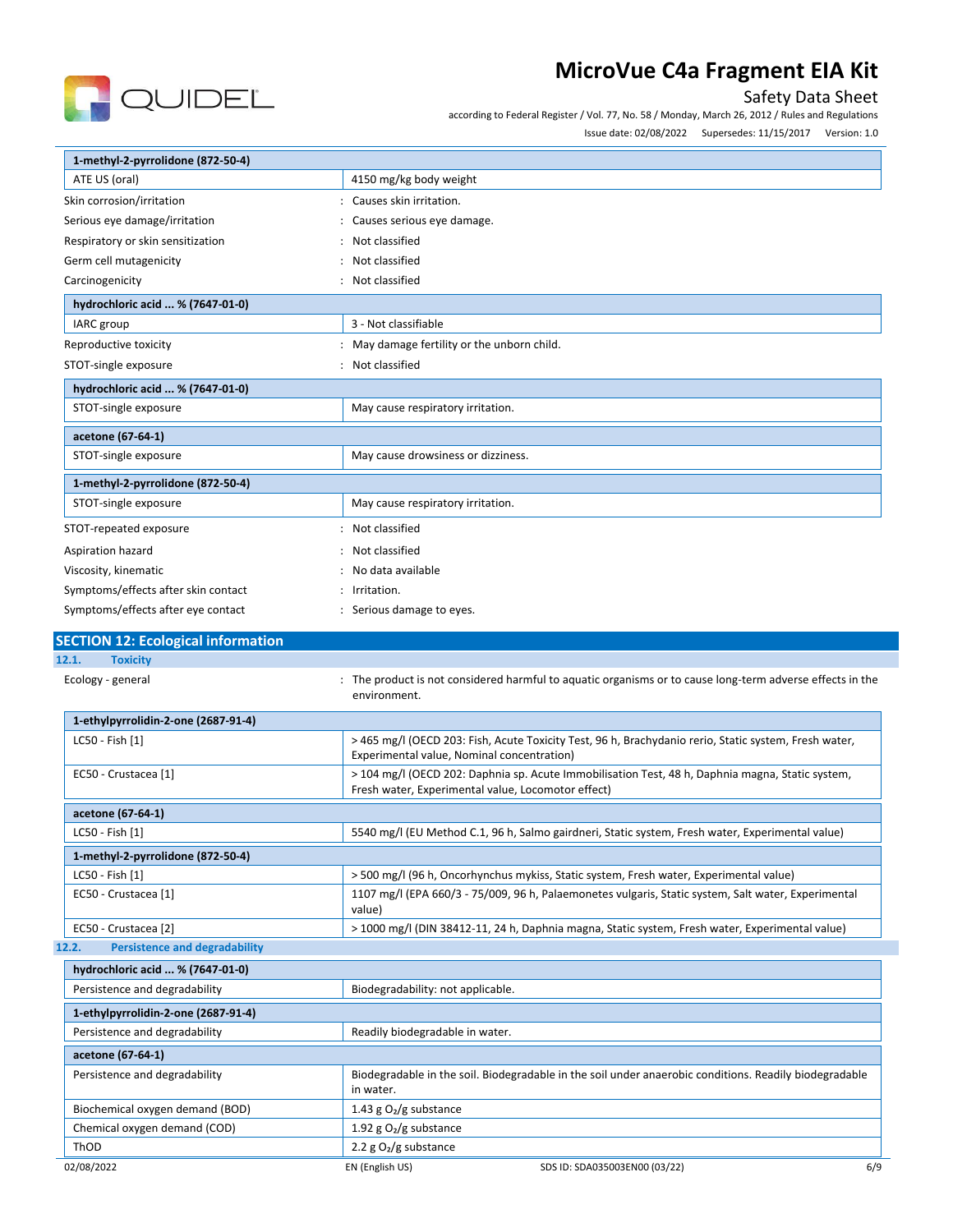

### Safety Data Sheet

according to Federal Register / Vol. 77, No. 58 / Monday, March 26, 2012 / Rules and Regulations

Issue date: 02/08/2022 Supersedes: 11/15/2017 Version: 1.0

| acetone (67-64-1)                                             |                                                                                                                         |  |  |
|---------------------------------------------------------------|-------------------------------------------------------------------------------------------------------------------------|--|--|
| BOD (% of ThOD)                                               | $0.872$ (20 day(s), Literature study)                                                                                   |  |  |
| 1-methyl-2-pyrrolidone (872-50-4)                             |                                                                                                                         |  |  |
| Persistence and degradability                                 | Biodegradable in the soil. Readily biodegradable in water.                                                              |  |  |
| Biochemical oxygen demand (BOD)                               | 1.07 g $O_2/g$ substance                                                                                                |  |  |
| Chemical oxygen demand (COD)                                  | 1.56 g $O_2/g$ substance                                                                                                |  |  |
| ThOD                                                          | 1.9 g $O_2/g$ substance                                                                                                 |  |  |
| BOD (% of ThOD)                                               | 0.56                                                                                                                    |  |  |
| 12.3.<br><b>Bioaccumulative potential</b>                     |                                                                                                                         |  |  |
| hydrochloric acid  % (7647-01-0)                              |                                                                                                                         |  |  |
| Bioaccumulative potential                                     | Does not contain bioaccumulative component(s).                                                                          |  |  |
| 1-ethylpyrrolidin-2-one (2687-91-4)                           |                                                                                                                         |  |  |
| Partition coefficient n-octanol/water (Log Pow)               | -0.2 (Experimental value, EU Method A.8: Partition Coefficient, 23 °C)                                                  |  |  |
| Bioaccumulative potential                                     | Not bioaccumulative.                                                                                                    |  |  |
| acetone (67-64-1)                                             |                                                                                                                         |  |  |
| BCF - Fish [1]                                                | 0.69 (Pisces)                                                                                                           |  |  |
| BCF - Other aquatic organisms [1]                             | 3 (BCFWIN, Calculated value)                                                                                            |  |  |
| Partition coefficient n-octanol/water (Log Pow)               | $-0.24$ (Test data)                                                                                                     |  |  |
| Bioaccumulative potential                                     | Not bioaccumulative.                                                                                                    |  |  |
| 1-methyl-2-pyrrolidone (872-50-4)                             |                                                                                                                         |  |  |
| BCF - Other aquatic organisms [1]                             | 3 (Calculated value)                                                                                                    |  |  |
| Bioaccumulative potential                                     | Not bioaccumulative.                                                                                                    |  |  |
| 12.4.<br><b>Mobility in soil</b>                              |                                                                                                                         |  |  |
| hydrochloric acid  % (7647-01-0)                              |                                                                                                                         |  |  |
| Ecology - soil                                                | No (test)data on mobility of the components available. May be harmful to plant growth, blooming and<br>fruit formation. |  |  |
| 1-ethylpyrrolidin-2-one (2687-91-4)                           |                                                                                                                         |  |  |
| Surface tension                                               | 0.069 N/m (20 °C, 1 g/l, OECD 115: Surface Tension of Aqueous Solutions)                                                |  |  |
| Organic Carbon Normalized Adsorption Coefficient<br>(Log Koc) | 1.6 (log Koc, PCKOCWIN v1.66, Calculated value)                                                                         |  |  |
| Ecology - soil                                                | Low potential for adsorption in soil. Highly mobile in soil.                                                            |  |  |
| acetone (67-64-1)                                             |                                                                                                                         |  |  |
| Surface tension                                               | 0.0237 N/m                                                                                                              |  |  |
| Ecology - soil                                                | No (test) data on mobility of the substance available.                                                                  |  |  |
| 1-methyl-2-pyrrolidone (872-50-4)                             |                                                                                                                         |  |  |
| Surface tension                                               | 0.407 N/m                                                                                                               |  |  |
| Organic Carbon Normalized Adsorption Coefficient<br>(Log Koc) | 1.32 (log Koc, Calculated value)                                                                                        |  |  |
| Ecology - soil                                                | Highly mobile in soil.                                                                                                  |  |  |
| <b>Other adverse effects</b><br>12.5.                         |                                                                                                                         |  |  |

No additional information available

| <b>SECTION 13: Disposal considerations</b> |                                                                                             |
|--------------------------------------------|---------------------------------------------------------------------------------------------|
| <b>Disposal methods</b><br>13.1.           |                                                                                             |
| Regional legislation (waste)               | Disposal must be done according to official regulations.                                    |
| Waste treatment methods                    | Dispose of contents/container in accordance with licensed collector's sorting instructions. |
| Sewage disposal recommendations            | Disposal must be done according to official regulations.                                    |
| Additional information                     | Flammable vapors may accumulate in the container.                                           |
| Ecology - waste materials                  | Avoid release to the environment.                                                           |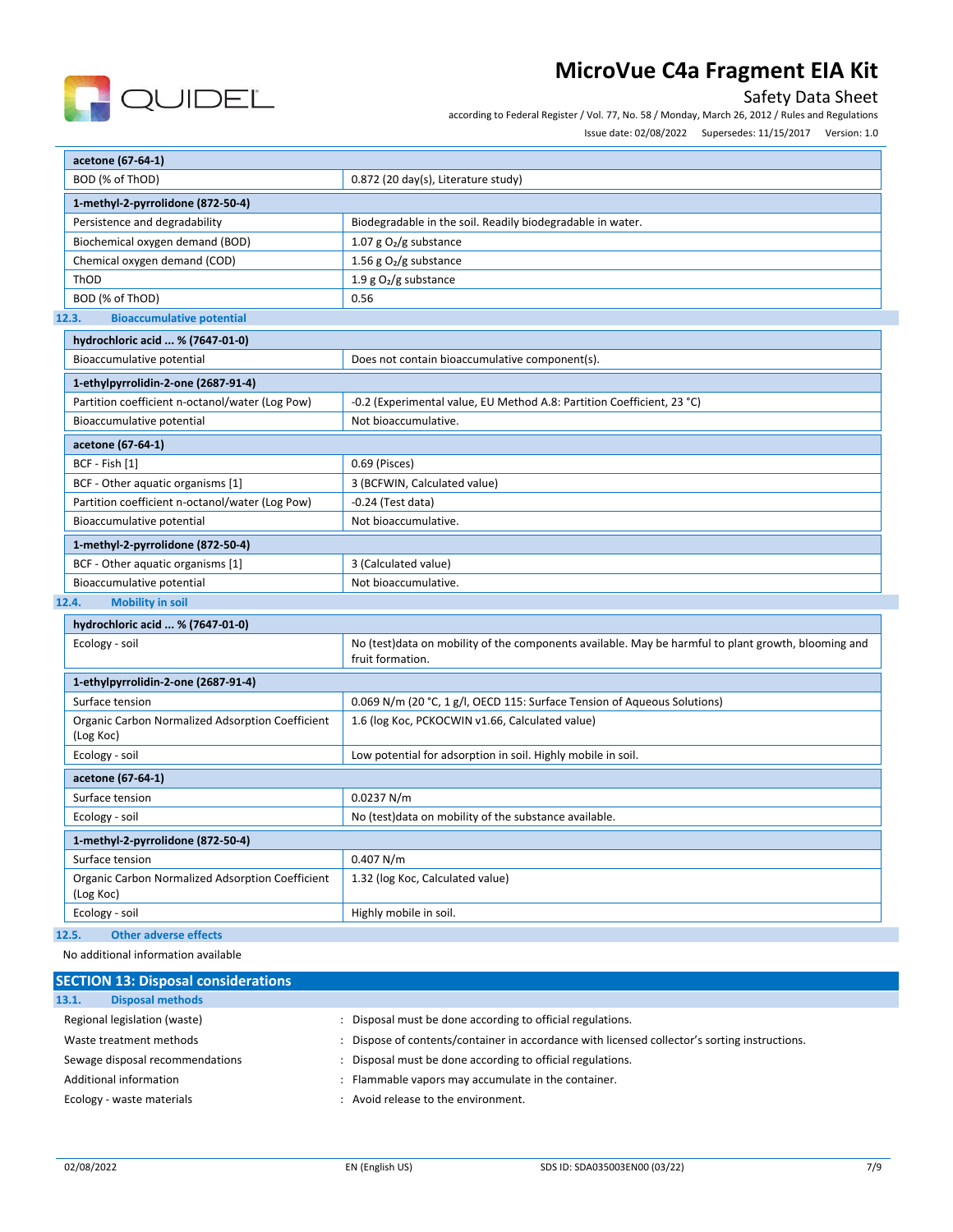

### Safety Data Sheet

according to Federal Register / Vol. 77, No. 58 / Monday, March 26, 2012 / Rules and Regulations Issue date: 02/08/2022 Supersedes: 11/15/2017 Version: 1.0

#### **SECTION 14: Transport information**

# **Department of Transportation (DOT)**

Not regulated

**International Maritime Dangerous Goods (IMDG)**

Not regulated

**International Air Transport Association (IATA)**

Not regulated

| <b>SECTION 15: Regulatory information</b>                                                                                                                                |                                                                                             |                  |           |
|--------------------------------------------------------------------------------------------------------------------------------------------------------------------------|---------------------------------------------------------------------------------------------|------------------|-----------|
| <b>15.1. US Federal regulations</b>                                                                                                                                      |                                                                                             |                  |           |
| MicroVue C4a Fragment EIA Kit                                                                                                                                            |                                                                                             |                  |           |
| All components of this product are present and listed as Active on the United States Environmental Protection Agency Toxic Substances Control<br>Act (TSCA) inventory    |                                                                                             |                  |           |
| hydrochloric acid  %                                                                                                                                                     |                                                                                             | CAS No 7647-01-0 | $1 - 5%$  |
| 1-ethylpyrrolidin-2-one                                                                                                                                                  |                                                                                             | CAS No 2687-91-4 | $1 - 5%$  |
| acetone                                                                                                                                                                  |                                                                                             | CAS No 67-64-1   | $1 - 10%$ |
| 1-methyl-2-pyrrolidone                                                                                                                                                   |                                                                                             | CAS No 872-50-4  | $1 - 10%$ |
| Contains chemical(s) subject to TSCA 12b export notification if product is shipped outside the U.S                                                                       |                                                                                             |                  |           |
| 1-methyl-2-pyrrolidone                                                                                                                                                   |                                                                                             | CAS No 872-50-4  | $1 - 10%$ |
| Chemical(s) subject to the reporting requirements of Section 313 or Title III of the Superfund Amendments and Reauthorization Act (SARA) of 1986 and 40<br>CFR Part 372. |                                                                                             |                  |           |
| hydrochloric acid  %                                                                                                                                                     | $1 - 5%$<br>CAS No 7647-01-0                                                                |                  |           |
| 1-methyl-2-pyrrolidone                                                                                                                                                   |                                                                                             | CAS No 872-50-4  | $1 - 10%$ |
| hydrochloric acid  % (7647-01-0)                                                                                                                                         |                                                                                             |                  |           |
| Listed on EPA Hazardous Air Pollutant (HAPS)                                                                                                                             |                                                                                             |                  |           |
| <b>CERCLA RO</b>                                                                                                                                                         | 5000 lb                                                                                     |                  |           |
| RQ (Reportable quantity, section 304 of EPA's List<br>of Lists)                                                                                                          | 5000 lb                                                                                     |                  |           |
| SARA Section 302 Threshold Planning Quantity<br>(TPQ)                                                                                                                    | 500 lb                                                                                      |                  |           |
| 1-ethylpyrrolidin-2-one (2687-91-4)                                                                                                                                      |                                                                                             |                  |           |
| <b>EPA TSCA Regulatory Flag</b>                                                                                                                                          | SP - SP - indicates a substance that is identified in a proposed Significant New Use Rule.  |                  |           |
| acetone (67-64-1)                                                                                                                                                        |                                                                                             |                  |           |
| <b>CERCLA RO</b>                                                                                                                                                         | 5000 lb                                                                                     |                  |           |
| 1-methyl-2-pyrrolidone (872-50-4)                                                                                                                                        |                                                                                             |                  |           |
| <b>EPA TSCA Regulatory Flag</b>                                                                                                                                          | R - R - indicates a substance that is the subject of a TSCA section 6 risk management rule. |                  |           |
| 15.2. International regulations                                                                                                                                          |                                                                                             |                  |           |

**CANADA**

| hydrochloric acid  % (7647-01-0)                      |
|-------------------------------------------------------|
| Listed on the Canadian DSL (Domestic Substances List) |
| 1-ethylpyrrolidin-2-one (2687-91-4)                   |
| Listed on the Canadian DSL (Domestic Substances List) |
| acetone (67-64-1)                                     |
| Listed on the Canadian DSL (Domestic Substances List) |
| 1-methyl-2-pyrrolidone (872-50-4)                     |
| Listed on the Canadian DSL (Domestic Substances List) |

#### **EU-Regulations**

No additional information available